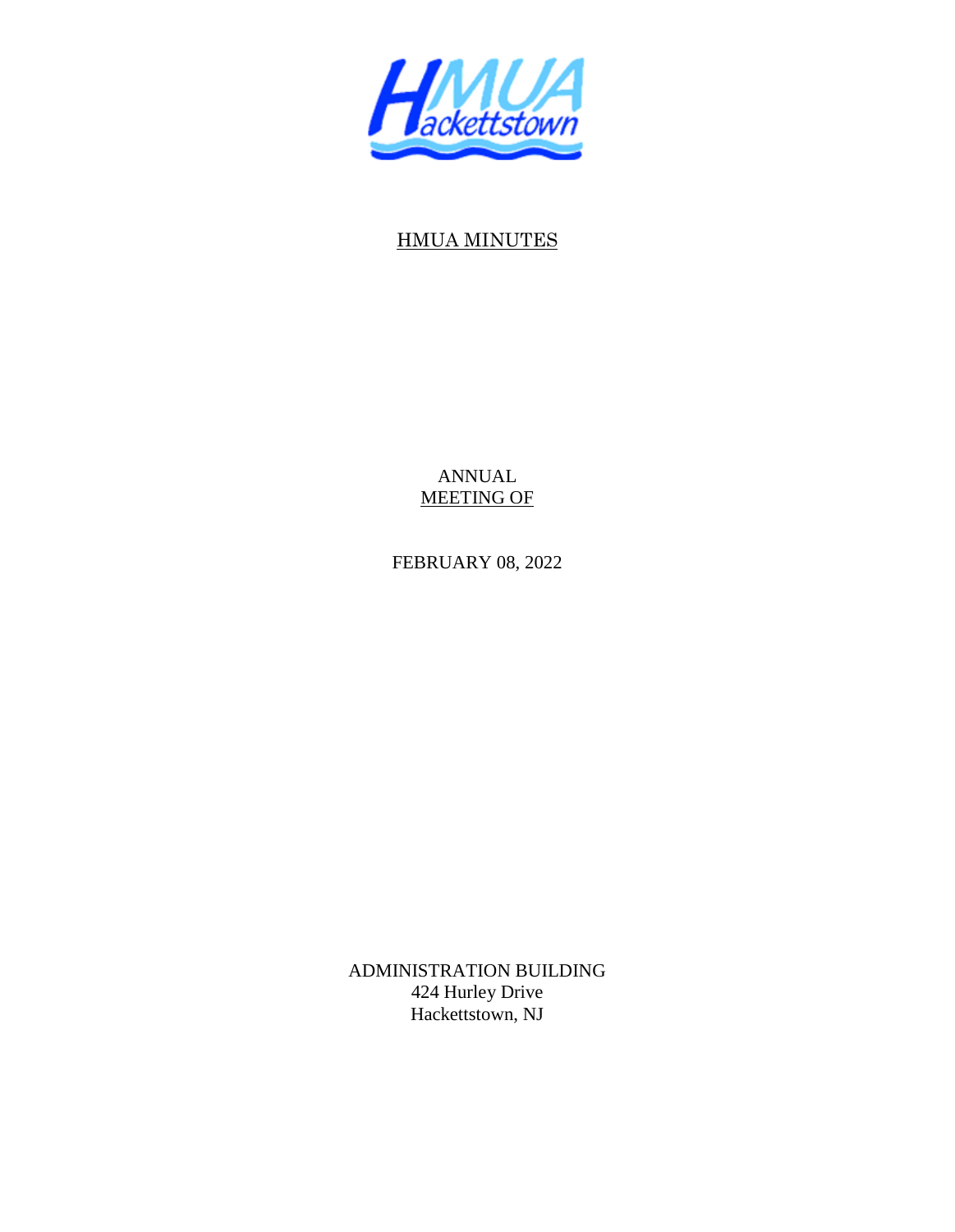

### ANNUAL MEETING FEBRUARY 08, 2022

### JACOB GARABED ADMINISTRATION BUILDING & VIRTUAL MEETING

The meeting was called to order by Chairperson Kuster at 6:00 P.M. over teleconference due to Executive Order No. 107 signed by NJ Governor Murphy and to promote the necessary social distancing to avoid the spread of COVID-19. Executive Director Corcoran announced that adequate notice of this meeting has been given to the area press and the Town of Hackettstown, and the meeting shall be convened and conducted in accord with the requirements of the Open Public Meetings Act.

Executive Director Corcoran acknowledged receipt of the resolution adopted by the Town of Hackettstown appointing Ciro Lala to the Authority for a term of office expiring on February 1, 2027.

Roll call indicated the following members in attendance: Kuster, Harper, Jerry DiMaio and John DiMaio.

Also attending: Counselor Zaiter, Accountant Robert McNinch, Executive Director Corcoran, Deputy Director Tuttle and Recording Secretary Lasch.

Chairperson Kuster led a salute of the United States Flag.

Executive Director Corcoran requested the Accountant to give his report for the Audit for Fiscal Year ended November 30, 2020 so as not to keep him through the entire meeting.

Rob thanked her and continued with his report by saying that 2020 was a great year for the Authority. He commented on the internal controls by saying that it the Authority has a good system in place, where there are now well designed checks and balances. There are no compliance issues and the staff does not hesitate to reach out when questions or issues arise. The audit report is very clean. There was some discussion about the pension funds and Rob stated funds are set aside in the budget and paid through an annual pension bill.

Rob mentioned that we need to send an affidavit, signed by board members, along with the audit report to Trenton. The affidavit can be individually signed by each member. Kathy thanked Rob for his report. Rob exited the meeting at 6:22pm.

Chairperson Kuster indicated approval of the January  $10^{th}$ , 2022 Regular Meeting to be the next agenda item. A motion to approve the minutes was made by Harper, being seconded by Jerry DiMaio.

 Ayes: Kuster, Harper, Jerry DiMaio Abstained: John DiMaio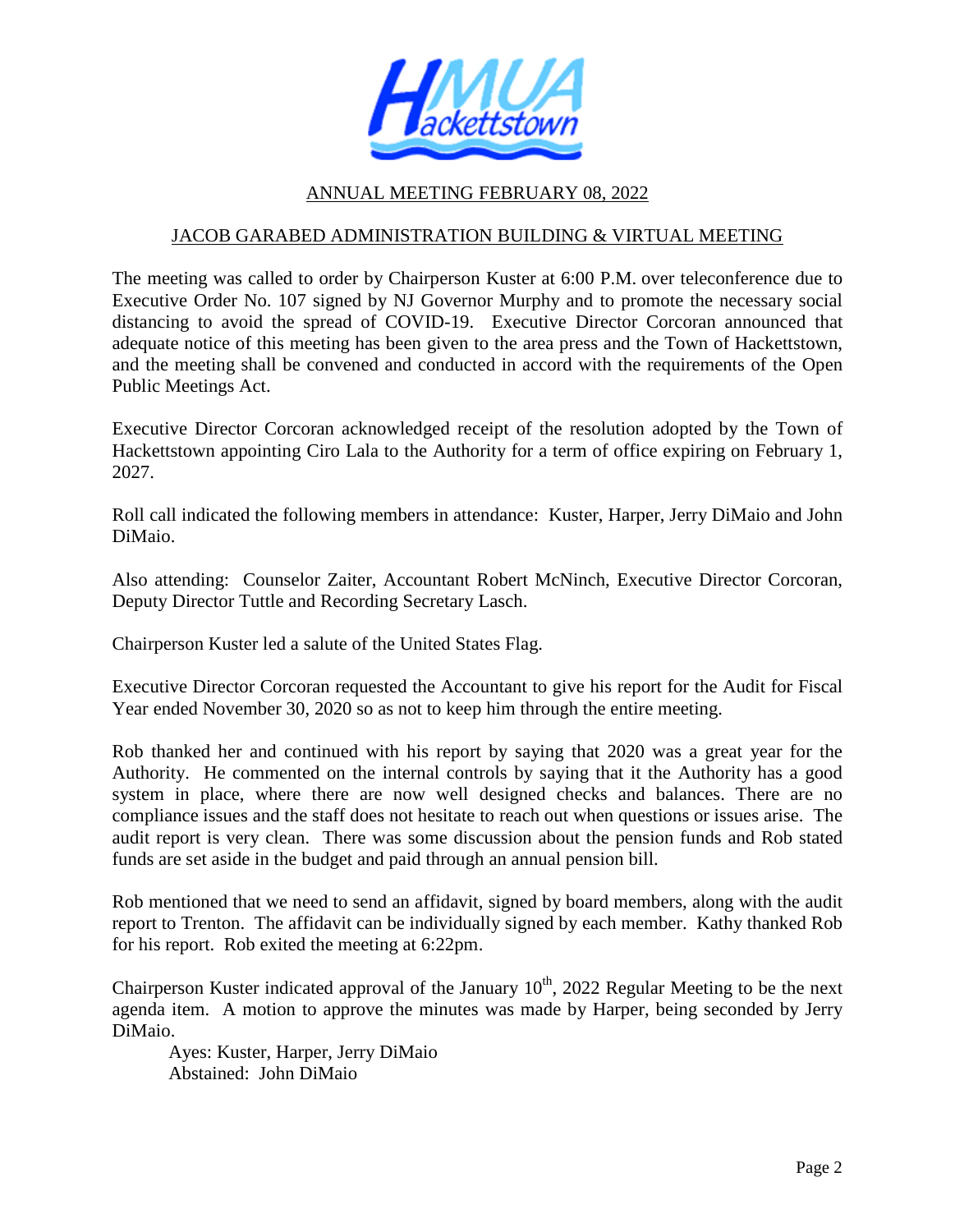

Chairperson Kuster indicated that the election of officers for the ensuing year would be the next order of business and appointed Counselor Zaiter as Acting Chairperson to conduct the election. Upon hearing the request for nominations for the office of Chairperson for the Board Year 2022/2023, Harper nominated Kuster. Jerry DiMaio seconded the nomination. No further nominations were received. There being only one nomination, Kuster was elected as Chairperson.

Ayes: Kuster, Harper, Jerry DiMaio, and John DiMaio

Chairperson Kuster then declared nominations for the office of Vice Chairperson to be in order. Jerry DiMaio nominated Harper. John DiMaio seconded the nomination. No further nominations were received. There being only one nomination, Harper was elected as Vice Chairperson.

Ayes: Kuster, Harper, Jerry DiMaio, and John DiMaio

Chairperson Kuster stated the next agenda item was discussion and possible action to appoint the Risk Management Consultant.

After a brief discussion, the following Resolution #22-3637 was proposed by Jerry DiMaio who moved its adoption:

Resolution #22-3637

WHEREAS, the Hackettstown Municipal Utilities Authority has previously joined the New Jersey Utility Authorities Joint Insurance Fund, following a detailed analysis; and,

WHEREAS, the bylaws of said Fund requires that each Authority appoint a Risk Management Consultant to perform various professional services as detailed in the bylaws; and,

WHEREAS, the Authority has negotiated a reduced fee in the amount of \$4,000, which represents reasonable compensation for the services required for the duration of one year; and,

NOW, THEREFORE, be it resolved, the Hackettstown Municipal Utilities Authority does hereby appoint Otterstedt Insurance Agency as its Risk Management Consultant in accordance with the Fund's bylaws; therefore,

BE IT FURTHER RESOLVED, that the Governing Body hereby authorizes and directs the execution of the Risk Management Consultant's Agreement annexed hereto.

This Resolution was seconded by John DiMaio and upon roll call vote carried:

Ayes: Kuster, Harper, Jerry DiMaio, and John DiMao

Chairperson Kuster then indicated that appointments of Authority professionals be the next several agenda items. Chairperson Kuster continued by stating the first appointment will be for the Authority's Auditor.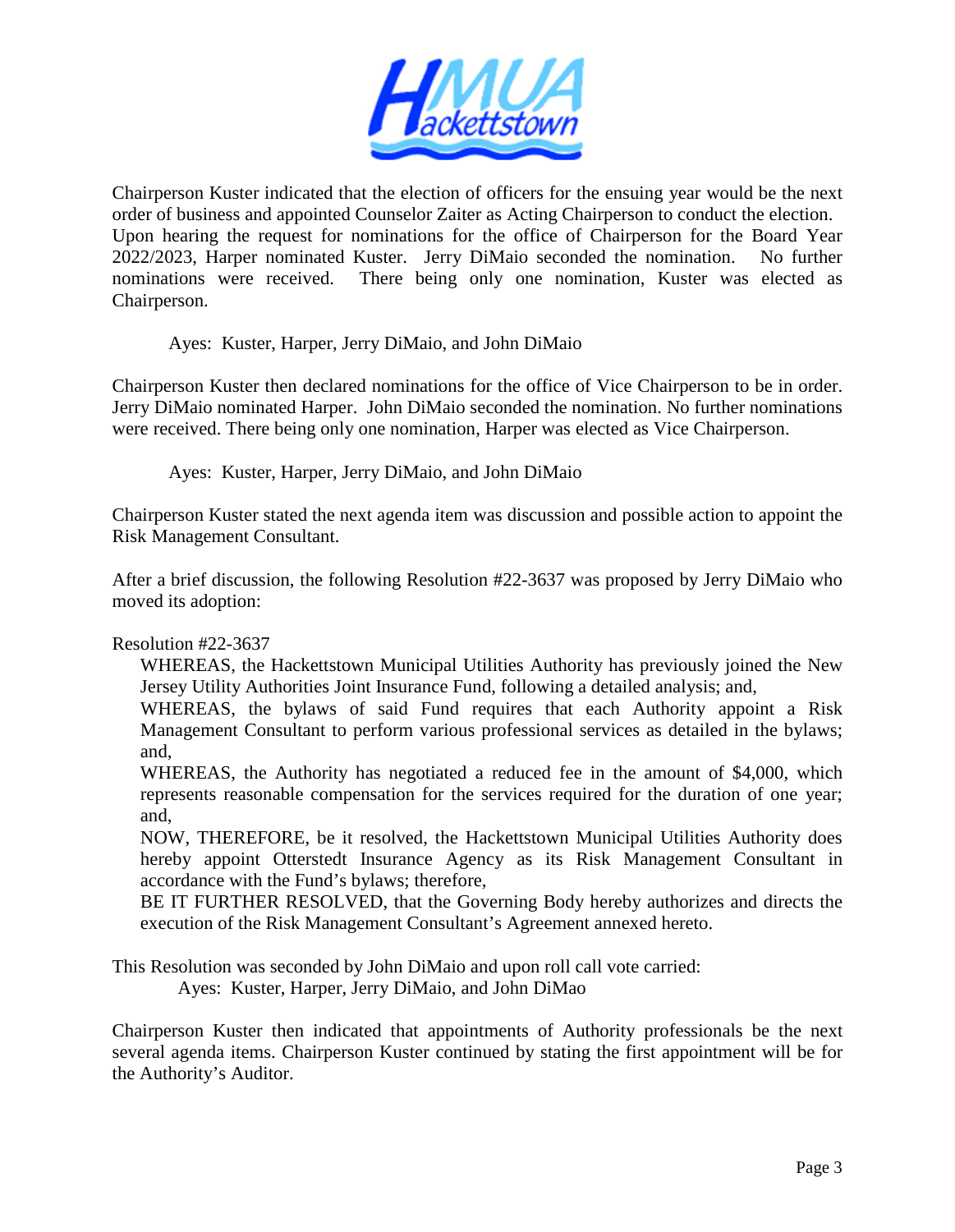

After a brief discussion, the following Resolution #22-3638 was proposed by Harper who moved its adoption.

Resolution #22-3638

WHEREAS, the Town of Hackettstown Municipal Utilities Authority has a need to retain professional services of an Auditor as a non-fair and open contract pursuant to the provision of N.J.S.A. 19:44A-20.5; and,

WHEREAS, pursuant to N.J.S.A. 40:A-11-5, professional services for the Authority may be retained without public bidding; therefore,

BE IT RESOLVED, by the Board Members of the Town of Hackettstown Municipal Utilities Authority as follows:

- 1- That the appointment of Wielkotz & Company as the Authority's Auditor and retaining them to perform audits and other support services in accordance with their 2022 proposal is herewith authorized without public bidding.
- 2- The term of said appointment shall be to February 15, 2023, or until their successor has been appointed and qualified.
- 3- That the Executive Director of the Authority is hereby authorized and directed to publish this Resolution in the Daily Record pursuant to N.J.S.A. 40A:11-5 (1) (a) (i).

This Resolution was seconded by Jerry DiMaio and upon roll call vote carried: Ayes: Kuster, Harper, Jerry DiMaio and John DiMaio

The next agenda item was the discussion and possible action to appoint the Authority's Counselor. After a brief discussion, the following Resolution #22-3639 was proposed by Jerry DiMaio who moved its adoption:

Resolution #22-3639

WHEREAS, the Town of Hackettstown Municipal Utilities Authority has a need to retain professional services of a Counselor as a non-fair and open contract pursuant to the provisions of N.J.S.A. 19:44A-20.5; and,

WHEREAS, pursuant to N.J.S.A. 40:A-11-5, professional services for the Authority may be retained without public bidding; therefore,

BE IT RESOLVED, by the Board Members of the Town of Hackettstown Municipal Utilities Authority as follows:

- 1- That the appointment of the firm Broscious, Fischer & Zaiter as the Authority's Counselor and retaining them to render legal services to the Authority in accordance with their proposal dated January 6, 2022 is herewith authorized without public bidding.
- 2- The term of said appointment shall be to February 15, 2023, or until their successor has been appointed and qualified.
- 3- That the Executive Director of the Authority is hereby authorized and directed to publish this Resolution in the Daily Record pursuant to N.J.S.A. 40A:11-5 (1) (a) (i).

This Resolution was seconded by John DiMaio and upon roll call vote carried: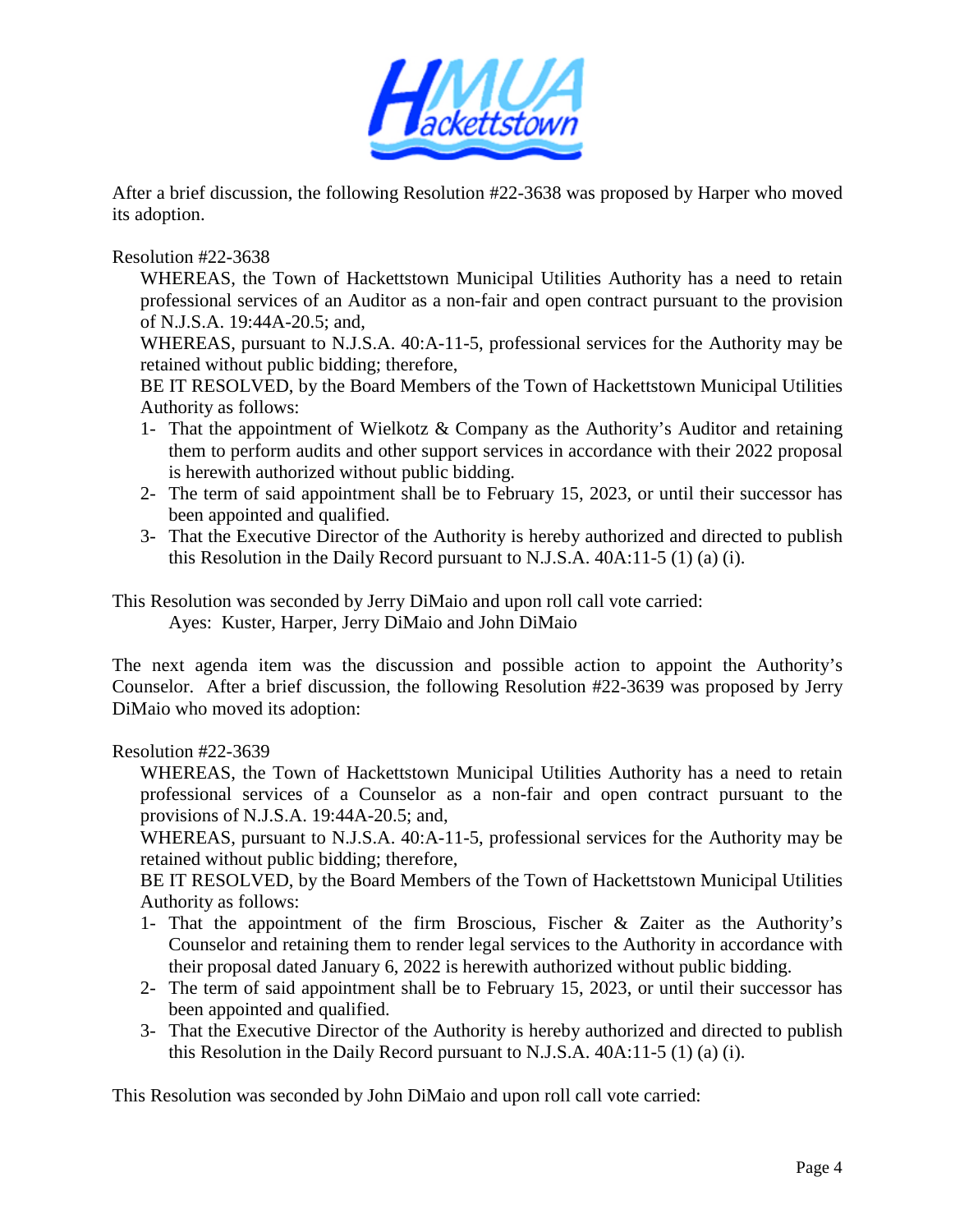

Ayes: Kuster, Harper, Jerry DiMaio and John DiMaio.

The next item was the discussion and possible action to appoint the Authority's Consulting Engineer as noted by Chairperson Kuster.

The following Resolution #22-3640 was proposed by Harper who moved its adoption:

### Resolution #22-3640

WHEREAS, the Town of Hackettstown Municipal Utilities Authority has a need to retain professional services of a Consulting Engineer as a non-fair and open contract pursuant to the provisions of N.J.S.A. 19:44A-20.5; and,

WHEREAS, pursuant to N.J.S.A. 40:A-11-5, professional services for the Authority may be retained without public bidding; therefore,

BE IT RESOLVED, by the Board Members of the Town of Hackettstown Municipal Utilities Authority as follows:

- 1- That the appointment of Mott MacDonald as the Authority's Consulting Engineer and retaining them to render engineering service to the Authority in accordance with their proposal dated January 26, 2022 is herewith authorized without public bidding.
- 2- The term of said appointment shall be to February 15, 2023 or until their successor has been appointed and qualified.
- 3- That the Executive Director of the Authority is hereby authorized and directed to publish this Resolution in the Daily Record pursuant to N.J.S.A. 40A:11-5 (1) (a) (i).

The Resolution was seconded by Jerry DiMaio and upon roll call vote carried: Ayes: Kuster, Harper, Jerry DiMiao and John DiMaio.

Chairperson Kuster stated the next agenda item was discussion and possible action to appoint the Executive Director, Secretary and Treasurer. The following Resolution #22-3641 was proposed by John DiMaio who moved its adoption:

### Resolution #22-3641

WHEREAS, N.J.S.A. 40:14b-18 provides that the positions of Executive Director, Secretary and Treasurer of a Municipal Utilities Authority are appointed positions; and,

WHEREAS, the members of the Authority are desirous of appointing Kathleen Corcoran to fill the positions of Executive Director, Secretary and Treasurer; therefore,

BE IT RESOLVED, that Kathleen Corcoran is hereby appointed Executive Director, Secretary and Treasurer of the Town of Hackettstown Municipal Utilities Authority; and,

BE IT FURTHER RESOLVED that the term of said appointment shall be to February 15, 2023 or until her successor has been appointed and qualified.

This Resolution was seconded by Jerry DiMaio and upon roll call vote carried:

Ayes: Kuster, Harper, Jerry DiMaio and John DiMaio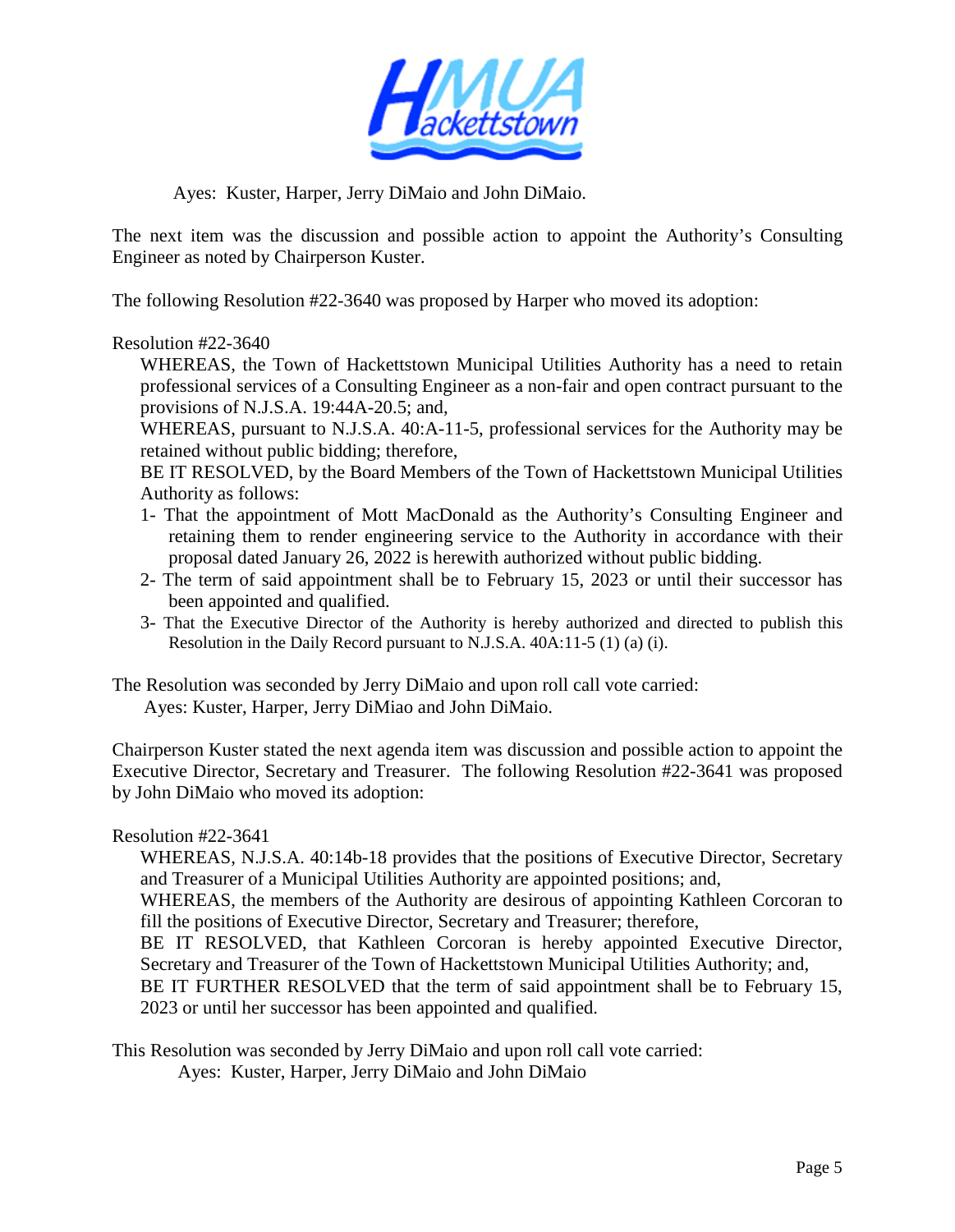

Chairperson Kuster opened the meeting to public participation and noted that no members of the public announced their presence.

Chairperson Kuster stated the next agenda item was discussion and possible action regarding any project change orders. Director Corcoran explained there was a \$0 change order proposed related to extending the project schedule for the UV project and she recommends approval.

The following Resolution #22-3642 was proposed by Harper who moved its adoption:

#### Resolution #22-3642

 WHEREAS, an extension of time for the completion of the UV project is necessary due to supply issues; and

 WHEREAS, an additional 73 days is required at no cost to the Authority; therefore BE IT RESOLVED that Executive Director Corcoran is authorized to grant a 73 day extension of time for the UV project.

This Resolution was seconded by Jerry DiMaio and upon roll call vote carried: Ayes: Kuster, Harper, Jerry DiMaio and John DiMaio

Chairperson Kuster stated that Resolutions pertaining to financial transactions were the next order of business. The following Resolution #22-3643 was proposed by John DiMaio who moved its adoption:

#### Resolution #22-3643

BE IT RESOLVED, that the following Operations Expense Requisitions be formally approved:

| .<br>Dated: | January 14, 2022 | <b>OEA-1228</b> | SL-04 | \$115,942.97 |
|-------------|------------------|-----------------|-------|--------------|
| Dated:      | January 28, 2022 | <b>OEA-1229</b> | SL-05 | \$97,855.08  |
|             |                  | Total           |       | \$213,798.05 |

This Resolution was seconded by Harper and upon roll call vote carried: Ayes: Kuster, Harper, Jerry DiMaio and John DiMaio

The following Resolution #22-3644 was proposed by Harper who moved its adoption:

#### Resolution #22-3644

BE IT RESOLVED, that the following Renewal and Replacement Fund Requisition #RR-290 be formally approved: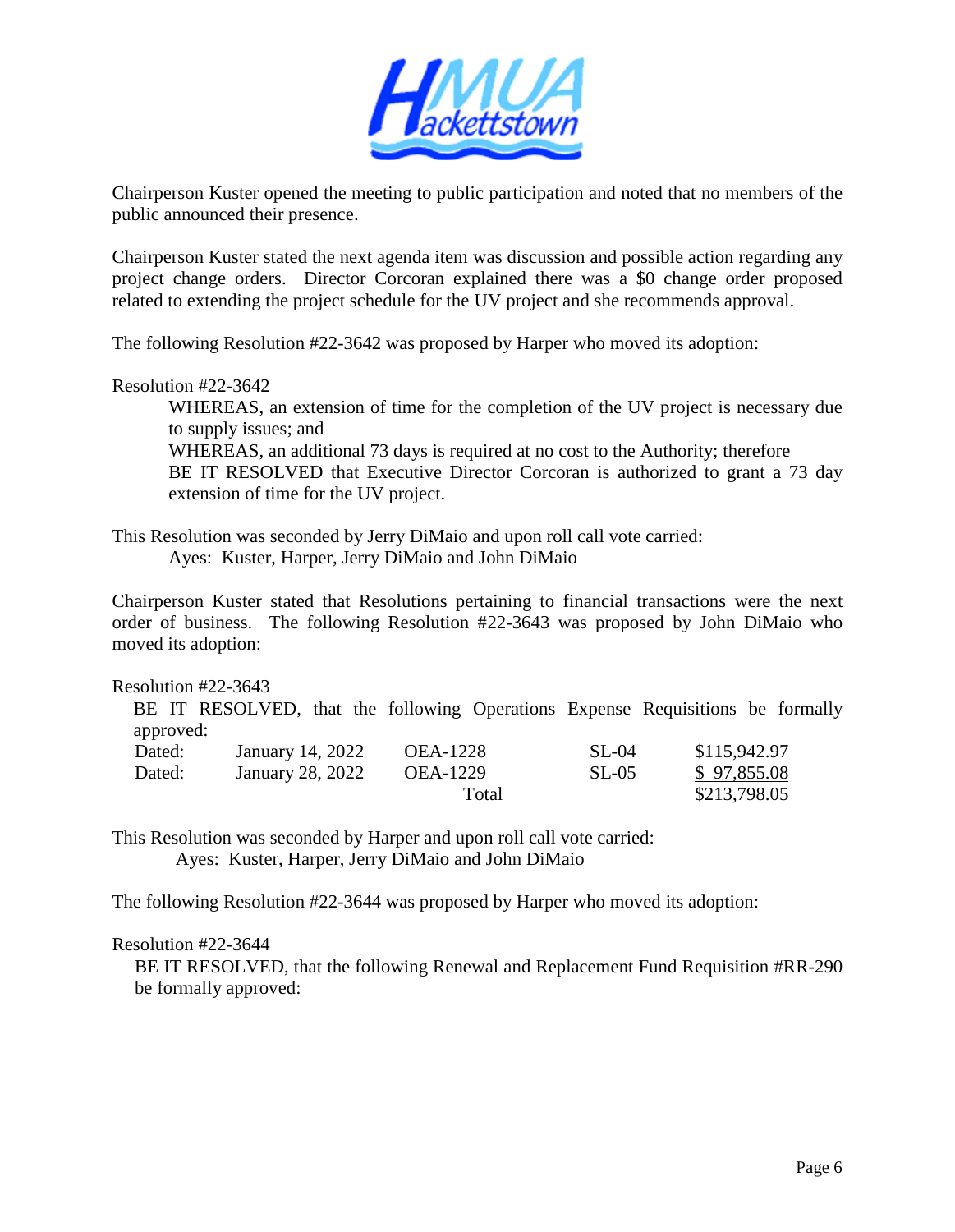

### REQUISITION #RR-290

| DeMaio Electrical Company.<br>Contract 51S        |                    | \$219,725.80 |
|---------------------------------------------------|--------------------|--------------|
| Evonik Active Oxygens, LLC                        | PAA & Equip. Lease | 14,250.00    |
| <b>Generator Rental</b><br>Foley, Incorporated    |                    | 4,200.00     |
| KeyTech                                           | Concrete-UV System | 596.00       |
| <b>Mott MacDonald</b><br>Professional Engineering |                    | 28,463.50    |
|                                                   | Total              | \$257,235.30 |

The Resolution was seconded by John DiMaio and upon roll call vote carried: Ayes: Kuster, Harper, Jerry DiMaio and John DiMaio

The following Resolution #22-3645 was proposed by Jerry DiMaio who moved its adoption.

#### Resolution #22-3645

 BE IT RESOLVED, that the following General Fund Requisition #GF-16 be formally approved:

| <b>REQUISITION #GF-16</b> |                              |          |
|---------------------------|------------------------------|----------|
| Mott MacDonald            | 1.0 MG Water Tank/Water Main | 5,748.21 |
|                           | Total                        | 5,748.21 |

This Resolution was seconded by Harper and upon roll call vote carried: Ayes: Kuster, Harper, Jerry DiMaio and John DiMaio

The following Resolution #22-3646 was proposed by Harper, who moved its adoption:

#### Resolution #22-3646

REQUIRED 331

BE IT RESOLVED, that the following Escrow Subaccount Requisition #ESR-321 be formally approved:

| <b>REQUISITION #ESK-321</b> |                                |            |
|-----------------------------|--------------------------------|------------|
| Diocese of Metuchen         | <b>Return of Escrow</b>        | \$9,966.21 |
| Hackettstown MUA            | <b>HOGS/Pump Station Alarm</b> | 987.82     |
| Hackettstown MUA            | Cons. Monitor/Woodmont         | 1.347.14   |
| Mott MacDonald              | Woodmont at Independence       | 766.00     |
|                             | Total                          | 13,067.17  |

The Resolution was seconded by John DiMaio and upon roll call vote carried: Ayes: Kuster, Harper, Jerry DiMaio and John DiMaio

Chairperson Kuster stated the next agenda item was approval of the proposed Annual Meeting Schedule for the period of March 2022 through February 2023. After a brief discussion, the following Resolution #22-3647 was proposed by Jerry DiMaio who moved its adoption: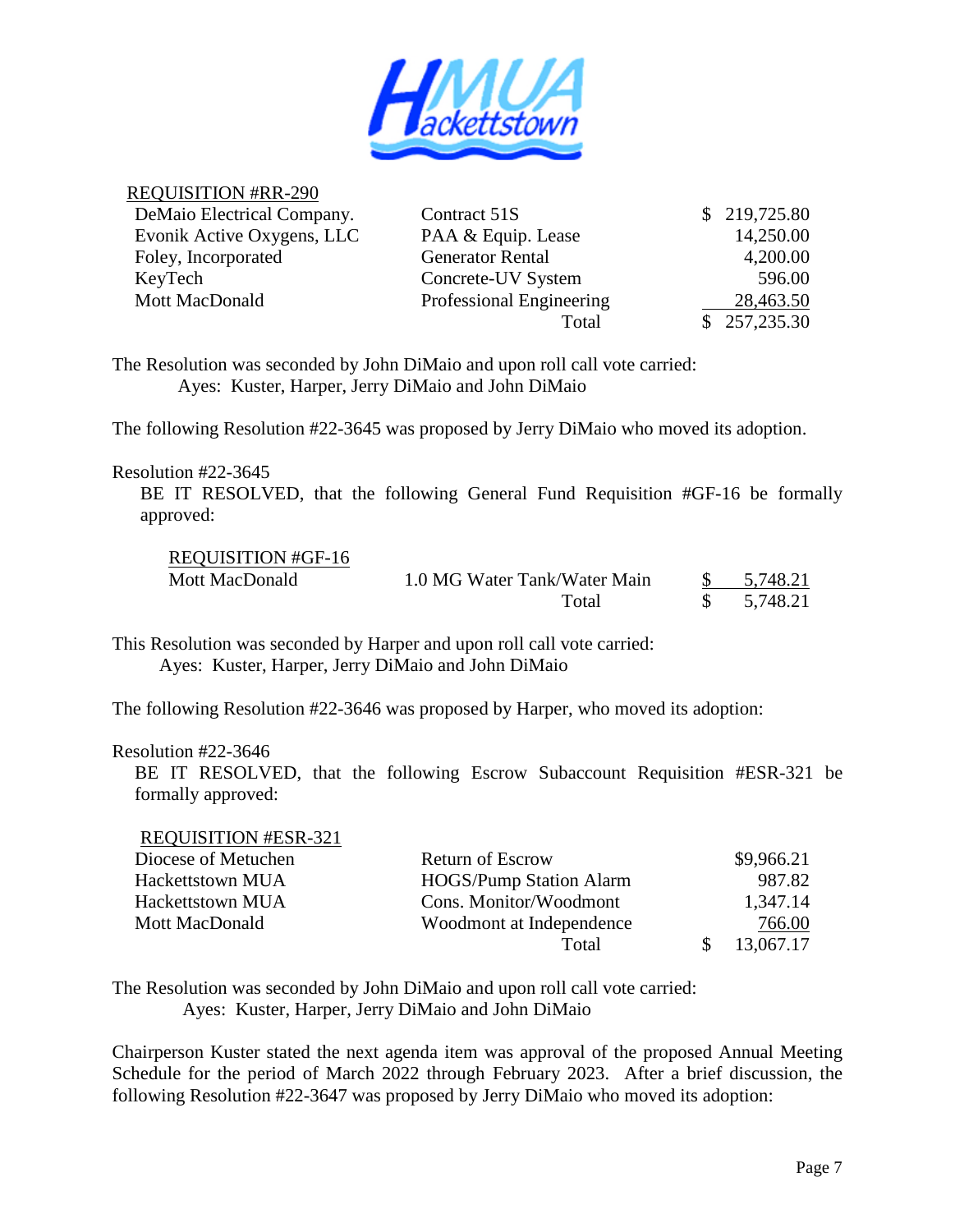

Resolution #22-3647

BE IT RESOLVED: by the Board Members of the Town of Hackettstown Municipal Utilities Authority as follows:

1- The following schedule for the regular meetings of the Authority for the period commencing March 08, 2022 and concluding February 15, 2023 is hereby adopted: March 08, 2022 April 12, 2022 May 10, 2022 June 14, 2022 July 12, 2022 August 09, 2022 September 13, 2022 October 11, 2022

November 08, 2022 December 13, 2022 January 10, 2023 February 15, 2023

- 2- All regular meetings will be held at the Jacob Garabed Administration Building at 424 Hurley Drive at 7:00P.M.
- 3- In accordance with Executive Order No. 107 signed by NJ Governor Murphy in February 2020 and to promote the necessary social distancing to avoid the spread of COVID-19, meetings of the HMUA will be held virtually at 3:30PM on the meeting dates above until Executive Order No. 107 is revoked or modified by the Governor.
- 4- A copy of the meeting schedule shall be prominently posted in the Jacob Garabed Administration Building lobby and also be published in the official newspaper of the Authority.

The Resolution was seconded by John DiMaio and upon roll call vote carried:

Ayes: Kuster, Harper, Jerry DiMaio and John DiMaio

The next agenda item as noted by Chairperson Kuster was the discussion and possible action to designate the official newspapers for the Authority. The following Resolution #22-3648 was proposed by Harper who moved its adoption:

### Resolution #22-3648

WHEREAS, the Authority desires to designate official newspapers in which to publish official public notices;

NOW, THEREFORE, BE IT RESOLVED, by the Town of Hackettstown Municipal Utilities Authority that the Express Times, Daily Record and New Jersey Herald are the official newspapers of the Authority.

The Resolution was seconded by Jerry DiMaio and upon roll call vote carried: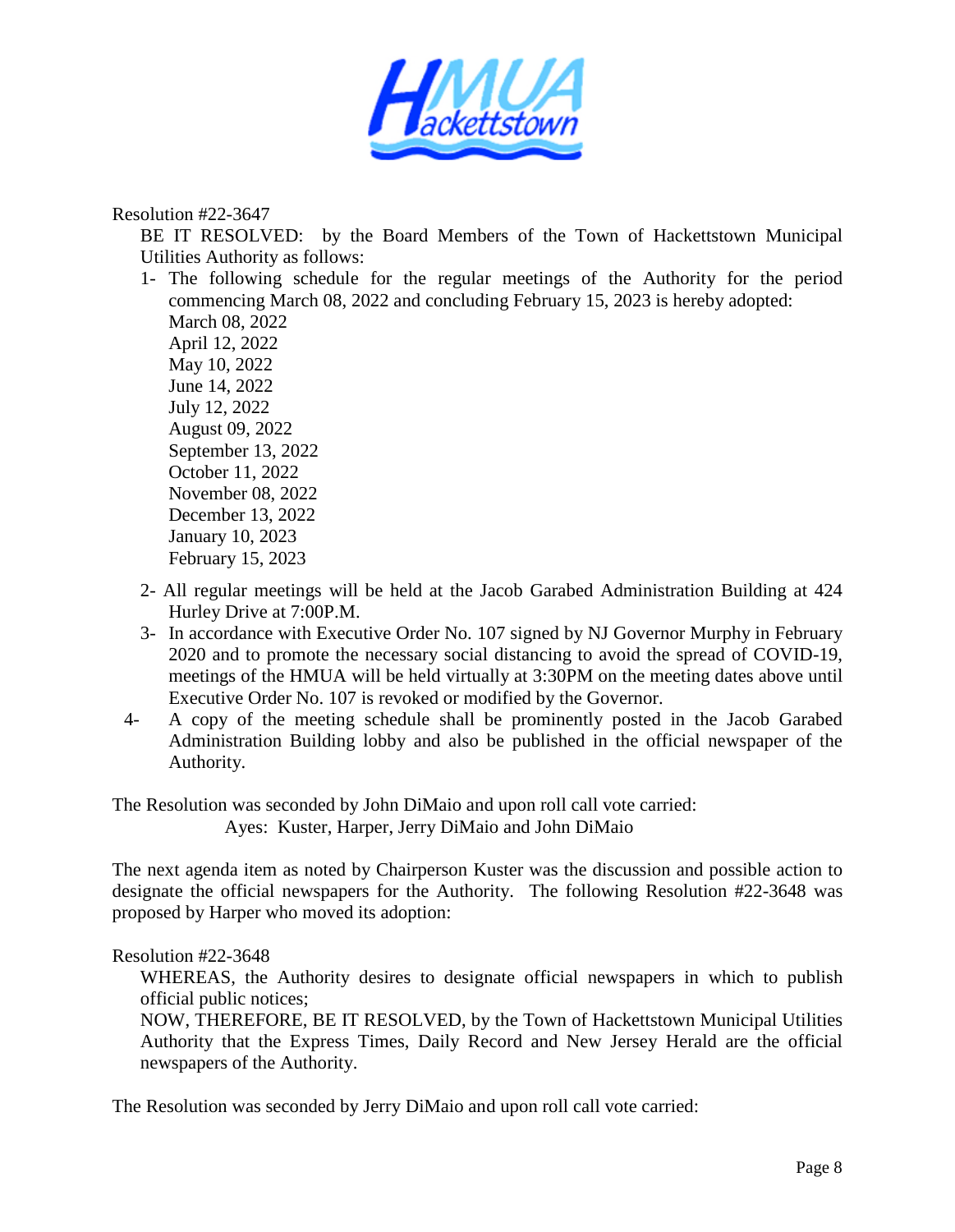

### Ayes: Kuster, Harper, Jerry DiMaio and John DiMaio

Chairperson Kuster stated the next agenda item was discussion and possible action to readopt the Cash Management Plan. The following Resolution #22-3649 was proposed by John DiMaio who moved its adoption:

### Resolution #22-3649

WHEREAS, it is in the best interests of the Hackettstown Municipal Utilities Authority to earn additional revenue through the investment and prudent management of its cash receipts; and,

WHEREAS, N.J.S.A. 40A:5-14 requires each local government unit to readopt the Cash Management Plan; therefore,

BE IT RESOLVED, the Board Members of the Town of Hackettstown Municipal Utilities Authority hereby readopts the Cash Management Plan as presented.

This Resolution was seconded by Harper and upon roll call vote carried:

Ayes: Kuster, Harper, Jerry DiMaio and John DiMaio

Chairperson Kuster stated the next agenda item was discussion and possible action to designate depositories for Authority Revenue Funds. After a brief discussion, the following Resolution #22-3650 was proposed by Harper who moved its adoption:

## Resolution #22-3650

WHEREAS, the Authority desires to designate a financial institution as the depository for Authority revenues; and,

WHEREAS, said revenues are to be transferred from the depository to the Trustee, currently U.S. Bank, for deposit into the Revenue Fund and subsequent distribution and investment in other Funds as designated by HMUA's Bond Resolution.

NOW, THEREFORE, BE IT RESOLVED, that the Town of Hackettstown Municipal Utilities Authority does herein formally authorize and direct the Authority revenues be deposited into an interest bearing account in First Hope Bank, said bank being designated as the official depository of Authority revenues and further authorizes the Chairperson or Executive Director to direct the Trustee to make investments in securities as previously approved by the Authority or to authorize transfers to other Authority accounts.

This Resolution was seconded by Jerry DiMaio and upon roll call vote carried:

Ayes: Kuster, Harper, Jerry DiMaio and John DiMaio

Chairperson Kuster stated the next agenda item was discussion and possible action to designate depositories of the Authority's Construction Aid Fund. The following Resolution #22-3651 was proposed by Harper who moved its adoption: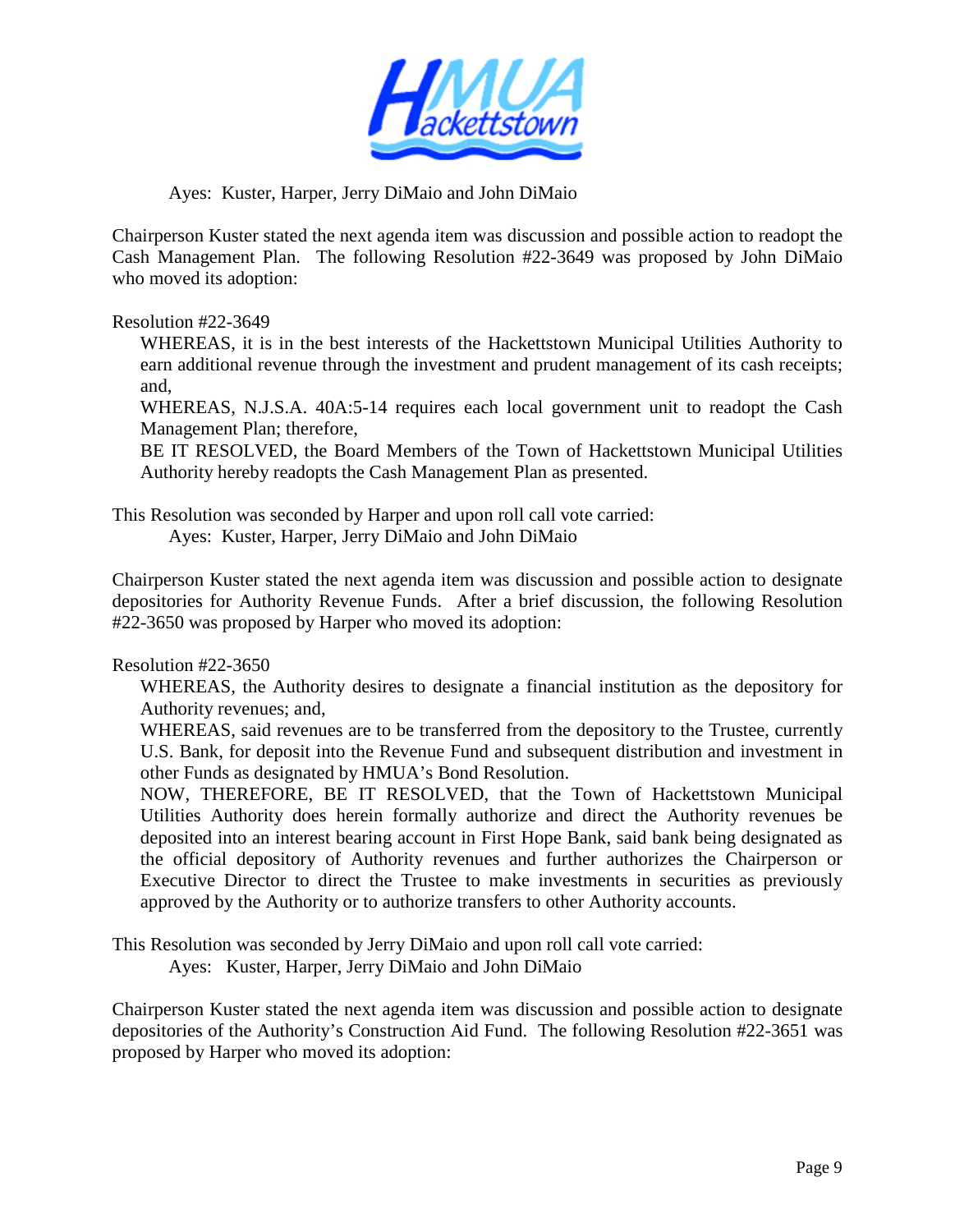

Resolution #22-3651

WHEREAS, there exists a continuing need for the Town of Hackettstown Municipal Utilities Authority to reinvest funds which have been deposited in financial institutions; and,

WHEREAS, the Authority desires to designate a financial institution as the depository for the Construction Aid Fund and to designate additional financial institutions for investment of funds so the Authority can obtain the most favorable investment rates;

NOW, THEREFORE, BE IT RESOLVED, by the Town of Hackettstown Municipal Utilities Authority that:

- 1. The Authority does herein formally designate First Hope Bank as the official depository for the Construction Aid Fund.
- 2. The Authority also formally designates Ameriprise Financial, Bank of America, Chase Bank, Edward Jones, First Hope Bank, M&T Bank, Fulton Bank, State of New Jersey Cash Management Fund, PNC Bank, Raymond James Financial Services, TD Bank, U.S. Bank, Valley National Bank, and Wells Fargo Bank as financial institutions which the Chairperson or Executive Director are authorized to make deposits and transfer funds for investment in the Securities as previously approved by the Authority.

This Resolution was seconded by John DiMaio and upon roll call vote carried:

Ayes: Kuster, Harper, Jerry DiMaio and John DiMaio

Chairperson Kuster stated the next agenda item was discussion to authorize the Purchasing Agent and Assistant Purchasing Agent to implement the requirements of the HMUA purchasing manual. Director Corcoran recommended that Thomas Carroll be designated as the Purchasing Agent and Kathleen Corcoran as Assistant Purchasing Agent. The following Resolution #22- 3652 was proposed by Jerry DiMaio who moved its adoption:

Resolution #22-3652

WHEREAS, it is necessary to authorize the Purchasing Agent and Assistant Purchasing Agent to implement the requirements of the HMUA Purchasing Manual; and

WHEREAS, the Authority is desirous of designating Thomas Carroll as Purchasing Agent and Kathleen Corcoran as Assistant Purchasing Agent;

BE IT RESOLVED, by the Town of Hackettstown Municipal Utilities Authority that Thomas Carroll is designated as HMUA's Purchasing Agent and Kathleen Corcoran is designated as HMUA's Assistant Purchasing Agent.

This Resolution was seconded by Harper and upon roll call vote carried: Ayes: Kuster, Harper, Jerry DiMaio and John DiMaio

Chairperson Kuster noted the next agenda item was discussion and possible action to designate the Public Agency Compliance Officer. After some discussion, the following Resolution #22- 3653 was proposed by Harper who moved its adoption: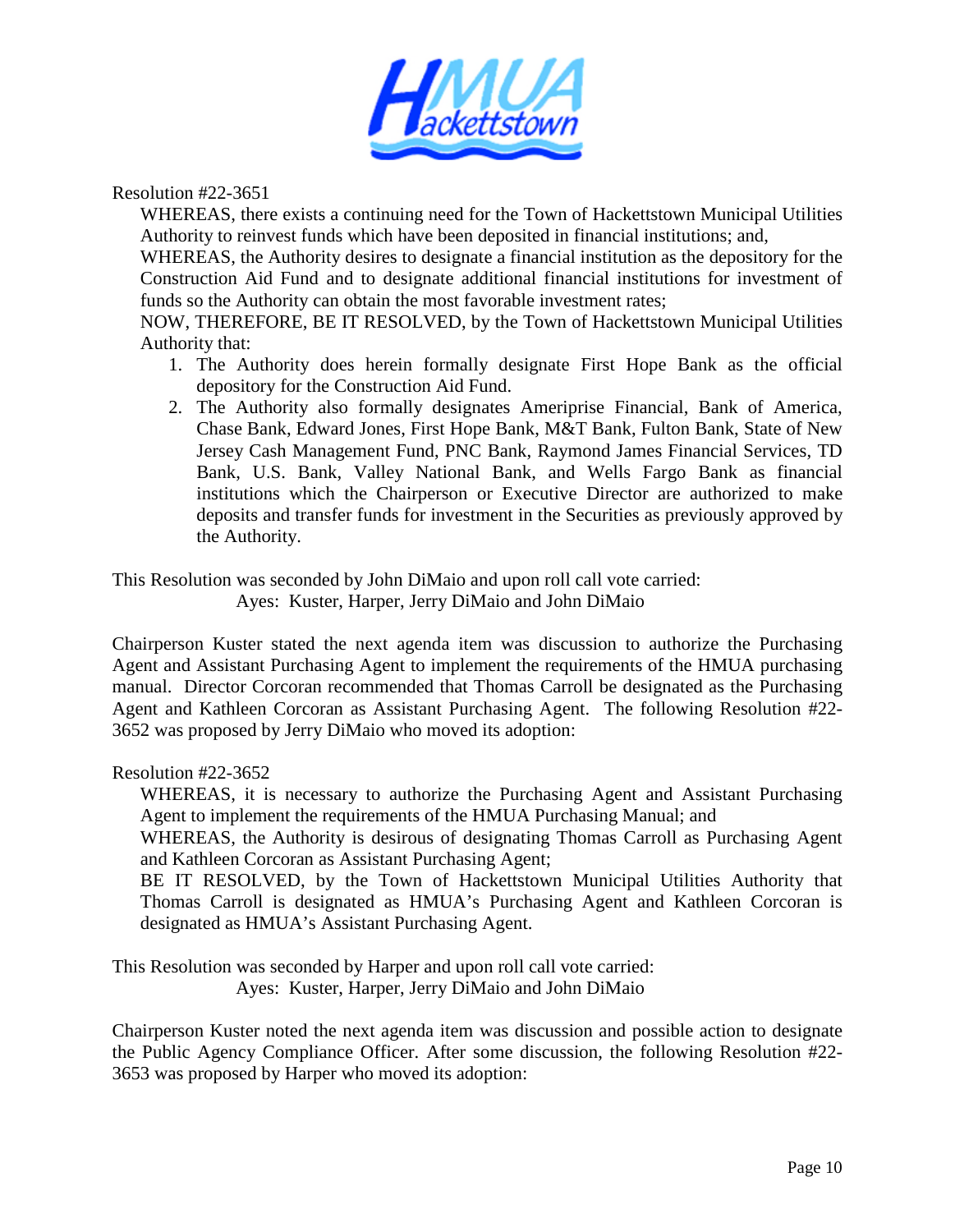

Resolution #22-3653

WHEREAS, in accordance with N.J.A.C. 17:27-3.3, each public agency shall designate an individual to serve as its Public Agency Compliance Officer.

WHEREAS, the members of the Authority are desirous of designating Richard Tuttle to serve as its Public Agency Compliance Officer; therefore,

BE IT RESOLVED, by the Town of Hackettstown Municipal Utilities Authority that Richard Tuttle is designated as HMUA's Public Agency Compliance Officer.

This Resolution was seconded by John DiMaio and upon roll call vote carried: Ayes: Kuster, Harper, Jerry DiMaio and John DiMaio

Chairperson Kuster stated the next agenda item was discussion and possible action to authorize the check signers of all authority checks. After some discussion, the following Resolution #22- 3654 was proposed by John DiMaio who moved its adoption:

### Resolution #22-3654

 WHEREAS, the Authority has avoided the cost of new check stamps each year by utilizing prior stamps as long as the Board member continues on the Authority Board; therefore,

 BE IT RESOLVED, William Harper, Jr. and Executive Director Kathleen Corcoran are the Authority's check signers.

This Resolution was seconded by Jerry DiMaio and upon roll call vote carried: Ayes: Kuster, Harper, Jerry DiMaio and John DiMaio

Chairperson Kuster stated the next agenda item was discussion and possible action to Certify Review of the Annual Audit Report for Fiscal Year ended November 30, 2020. The following Resolution #22-3655 was proposed by John DiMaio who moved its adoption.

#### Resolution #22-3655

 WHEREAS, N.J.S.A. 40A:5A15 requires the governing body of each local authority to cause an annual audit of its accounts to be made, and

 WHEREAS, the annual audit report for the fiscal year ended November 30, 2020 has been completed and filed the Director of the Division of Local Government Services pursuant to N.J.S.A. 40A:5A15, and

 WHEREAS, N.J.S.A. 40A:5A17 requires the governing body of each Authority to, within 45 days of receipt of the annual audit, certify by resolution to the Local Finance Board that each member thereof has personally reviewed the annual audit report, and specifically the sections of the audit report entitled "General Comments" and "Recommendations", and has evidenced same by group affidavit in the form prescribed by the Local Finance Board, and

WHEREAS, the members of the governing body have received the annual audit and have personally reviewed the annual audit, and have specifically reviewed the sections of the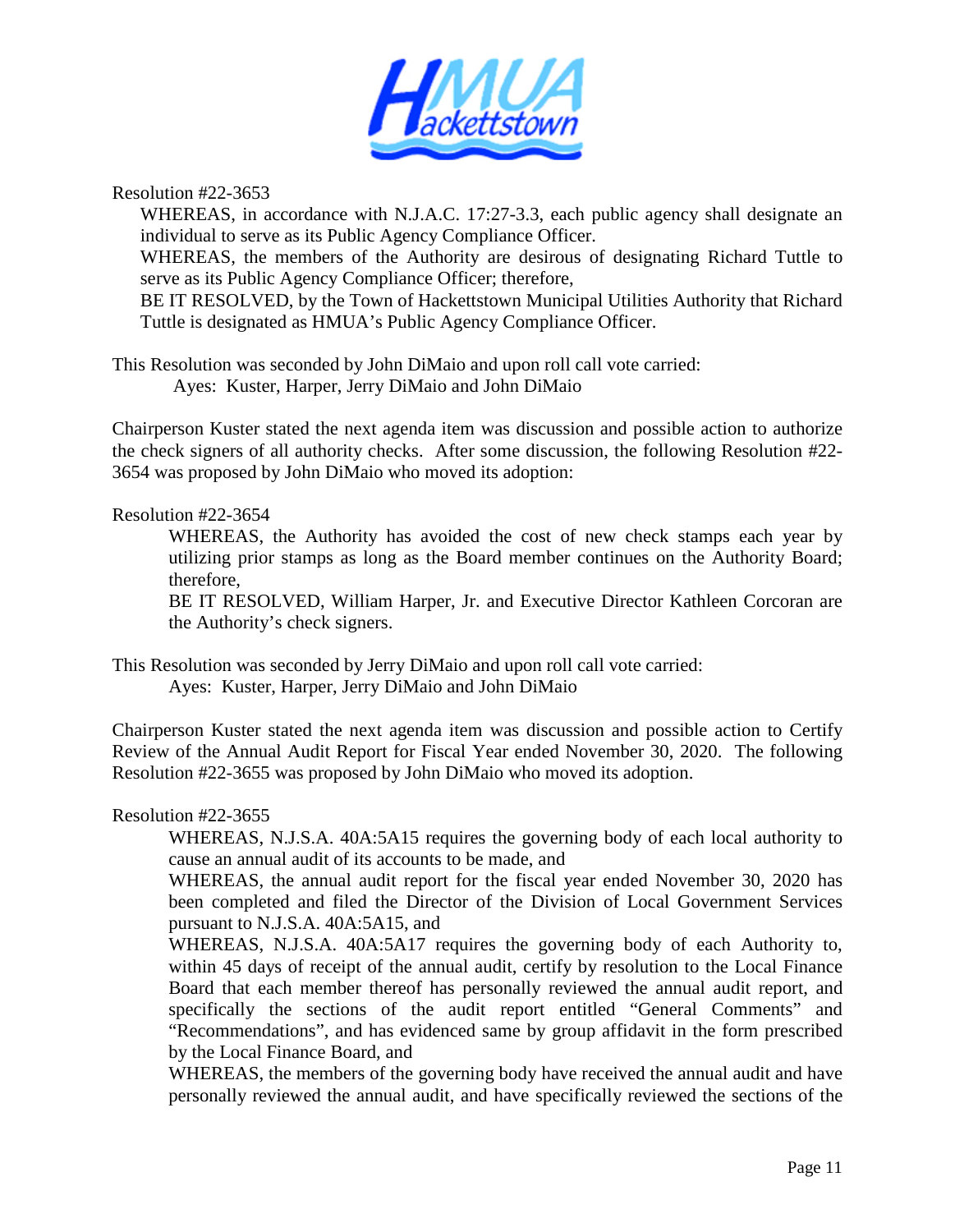

annual audit report entitled "General Comments" and "Recommendations" in accordance with N.J.S.A. 40A:5A17,

 NOW, THEREFORE BE IT RESOLVED, that the governing body of the Town of Hackettstown Municipal Utilities Authority hereby certified to the Local Finance Board of the State of New Jersey that each governing body member has personally reviewed the annual audit report for the fiscal year ended November 30, 2020, and specifically has reviewed the sections of the audit report entitled "General Comments" and "Recommendations", and has evidenced same by group affidavit in the form prescribed by the Local Finance Board.

 BE IT FURTHER RESOLVED that the Secretary of the Authority is hereby directed to promptly submit to the Local Finance Board the aforesaid group affidavit, accompanied by a certified true copy of this resolution.

This Resolution was seconded by Harper and upon roll call vote carried:

Ayes: Kuster, Harper, Jerry DiMaio and John DiMaio

Chairman Kuster requested Executive Director Corcoran to proceed with her report. Executive Director Corcoran started by explaining that the owner of 3-2 Hastings Commons has asked for relief of a large water/sewer bill due to the fact that it was empty during COVID and, during a showing with a realtor, the toilet was left running resulting in a large bill. HMUA contacted the owner after the meter was read, alerting her to the high usage. The owner had a plumber come out to fix the toilet and contacted the new tenant to be on the lookout to make sure that the toilet is not running. There was some discussion and it was decided that Director Corcoran would do some additional research, collaborate with the attorney and present that a recommendation at the next board meeting.

Executive Director Corcoran continued with her report by stating that Woodmont Independence has continued with its sewer installation. Victoria Mews is moving fast with their planning and design, and remediation work. No changes on the other projects.

On the sewer side, Director Corcoran continued by stating that Art Klein passed his S-2 exam. The sewer department has been busy investigating blockages at 1803 Scarlett Drive and 122 Valentine Street. They both resulted to be the homeowner's responsibility and a mini camera was run at 1803 Scarlett after the line was cleared. They repaired their snow blower and have also been attending JIF safety webinars. A leaky water valve on the Jet pump was also replaced in house. They continue with mainline camera investigations for infiltration/inflow and portable flow metering in the collection system. Yearly equipment pump oil changes were performed. The sewer jet had the boom suction tube replaced by Jack Doheny due to the old tubing rusting out.

The UV disinfection project has been moving along nicely. As part of HMUA's responsibility for the project, the sewer utility assisted Fisher Electric with wiring modifications at the UV, setting up for connection of the new system by DeMaio Electric.